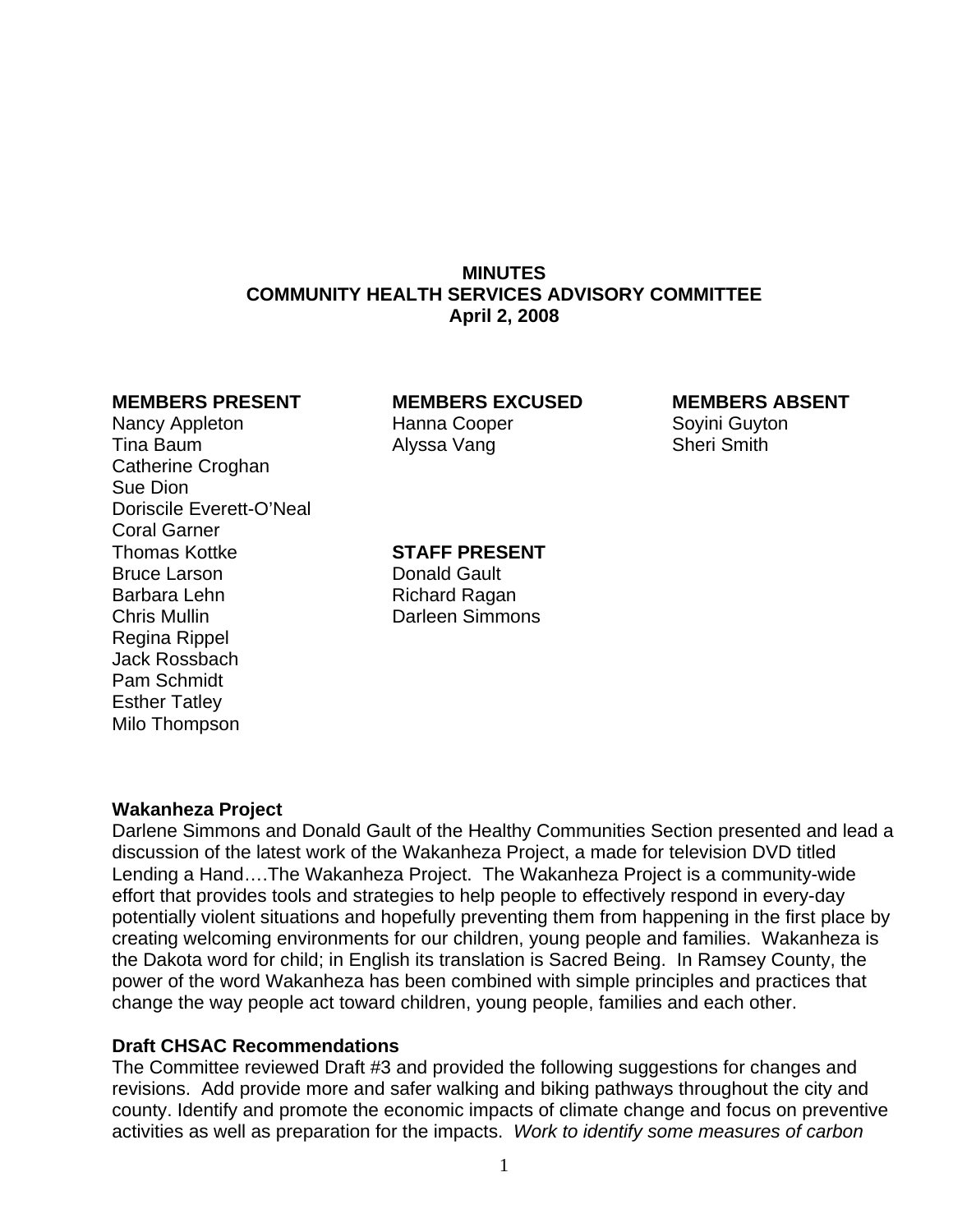*intensities to assess outcomes*. The majority of the CHSAC members asked what is carbon intensity. Jack tried to explain carbon intensities. It was suggested we add something like carbon intensity is the ratio of carbon emissions to economic activity. Carbon intensity, or "greenhouse gas intensity" is the measure of emissions used to cut greenhouse gas intensity. After the final version has been approved by consensus of the members, a cover letter will be written and the recommendations will be sent to the County Board and City Council. Staff will wait to hear what each elected body plans to do with the recommendations. If the recommendations are discussed at a meeting, several CHSAC members may want to attend to answer questions.

# **Strategic Planning**

The department has been involved in a strategic planning process to map a five-year vision for future goals and steps to achieve those goals. The new strategic plan puts emphasis on new ideas and best practices and does not necessarily reflect all the ongoing work of the department. Staff was asked to provide feedback on the draft objectives and strategies by March 14<sup>th</sup>. Staff responses are being analyzed. The strategic plan is a "living" document that will be continually reviewed and revised during the 5-year period. The CHSAC will be asked to review and approve the final plan before it is sent on to the Minnesota Department of Health.

# **Medical Reserve Corps Update**

The program was given a technical review by the Region V Coordinator in Chicago. The emphasis will continue to be on orientation of volunteers and training in the core competencies (mass dispensing, psychological first aid, incident command and personal and family preparedness). A part-time experienced contractor is conducting a survey of the 708 volunteers who have signed up to assist the department of public health in the event of a public health emergency.

# **Public Health Staff Move to Plato**

On January 15, 2008 the Board of Commissioners accepted and approved the purchase agreement with Opus Northwest for the Ramsey County Riverfront Properties (West building). On April 1, 2008, the Board by resolution 2008-125 accepted the relocation of public health employees (approximately 75) from West to Plato, along with Homeland Security and Veterans Services. The Plato Planning Group had its first meeting on April 1, 2008. Representatives from all Sections involved in the move were represented.

# **Healthy Families Move to Beam**

The office build-out is completed. Carpet will be installed on April 7 and office furniture will be installed on April 21. The move is scheduled for April 30. An ergonomist will be working with staff to determine the optimal desk height prior to the move and then further ergonomic adjustments will be made once staff is in their new workstations. There is 66 staff moving from Capitol View Center to Beam (old Maplewood Library).

#### **Public Health Week Celebration**

National Public Health Week is April 6-12, 2008. The theme for this year's celebration is Climate Change: Our Health in the Balance. Two events are scheduled on April 7 and 8, 2008. On April 7 the documentary video "Too Hot Not to Handle" will be shown at the Juenemann building at 11:00 am and 12:10 pm. On Tuesday, April 8, there will be a lecture concerning Climate Change and Public Health at the Capitol View Center Auditorium at 11:30